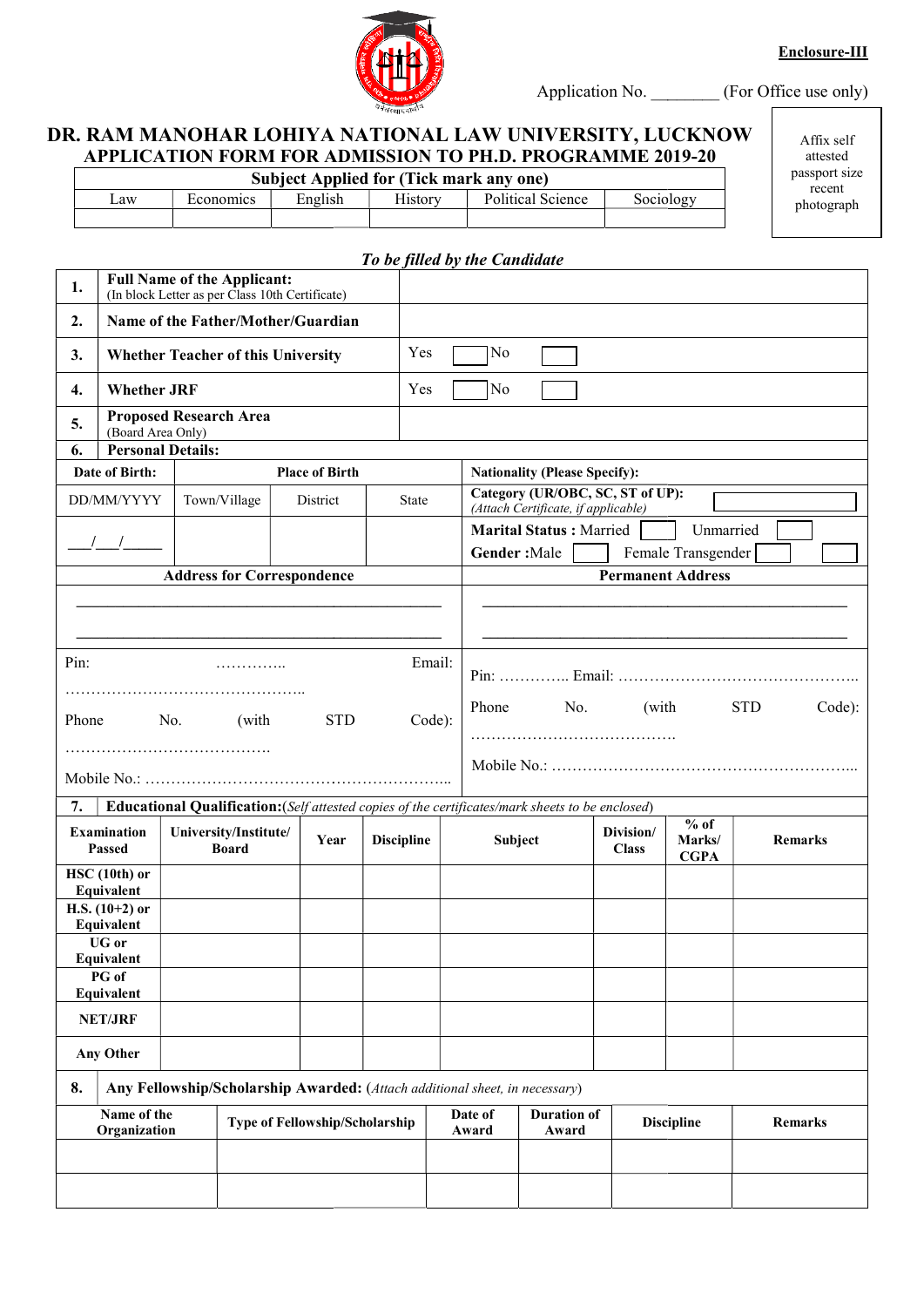| 9.  | Experience, if any, of Service, Teaching and/or Research including present position held:<br>(Attach additional sheet, in necessary)                                                                                                                                                                                                                |                    |    |              |    |                                                                                       |                   |                                   |                |
|-----|-----------------------------------------------------------------------------------------------------------------------------------------------------------------------------------------------------------------------------------------------------------------------------------------------------------------------------------------------------|--------------------|----|--------------|----|---------------------------------------------------------------------------------------|-------------------|-----------------------------------|----------------|
|     | Name and address of<br>employing organization                                                                                                                                                                                                                                                                                                       | <b>Designation</b> |    | From         | To | <b>Total period</b><br>up to date                                                     | Nature of<br>Work | <b>Salary</b><br>Drawn            | <b>Remarks</b> |
|     |                                                                                                                                                                                                                                                                                                                                                     |                    |    |              |    |                                                                                       |                   |                                   |                |
|     |                                                                                                                                                                                                                                                                                                                                                     |                    |    |              |    |                                                                                       |                   |                                   |                |
| 10. | Scheme of the Proposed Research Work: (Specify on the following lines)<br>Specification of broad field of the Study<br>a)<br>Importance and rationale of the Study<br>b)<br>Available Literature<br>c)<br>Method and Scope of the Study<br>d)<br>Justification of the study and interface with the discipline of Law<br>e)<br>(Use separate sheets) |                    |    |              |    |                                                                                       |                   |                                   |                |
| 11. | Publications, if any (Attach additional sheet, if necessary)                                                                                                                                                                                                                                                                                        |                    |    |              |    |                                                                                       |                   |                                   |                |
|     | <b>Book</b>                                                                                                                                                                                                                                                                                                                                         |                    |    | <b>Title</b> |    |                                                                                       | Publisher         |                                   | Year           |
|     |                                                                                                                                                                                                                                                                                                                                                     |                    |    |              |    |                                                                                       |                   |                                   |                |
|     | Article                                                                                                                                                                                                                                                                                                                                             |                    |    | <b>Title</b> |    | Name of the Journal/Periodical                                                        |                   |                                   | Vol./Year      |
|     |                                                                                                                                                                                                                                                                                                                                                     |                    |    |              |    |                                                                                       |                   |                                   | Date:          |
| 12. | <b>Payment of Application Fee:</b>                                                                                                                                                                                                                                                                                                                  |                    |    |              |    |                                                                                       |                   |                                   |                |
|     | <b>Declaration by the Applicant:</b>                                                                                                                                                                                                                                                                                                                |                    |    |              |    |                                                                                       |                   |                                   |                |
| 13. | $I_{\rm s}$<br>any incorrect information may lead to cancellation of my Admission/Selection/Registration at any stage. If selected for<br>admission, I shall abide by the Rules and Regulations framed by the University from time to time.                                                                                                         |                    |    |              |    | hereby, declare that all the particulars furnished by me are correct. I am aware that |                   |                                   |                |
|     | Date: $\frac{1}{\sqrt{2}}$                                                                                                                                                                                                                                                                                                                          |                    |    |              |    |                                                                                       |                   |                                   |                |
|     | Place:                                                                                                                                                                                                                                                                                                                                              |                    |    |              |    |                                                                                       |                   | <b>Signature of the Applicant</b> |                |
|     | List of Enclosures: (Attach additional sheets, if necessary)                                                                                                                                                                                                                                                                                        |                    |    |              |    |                                                                                       |                   |                                   |                |
| 1.  |                                                                                                                                                                                                                                                                                                                                                     |                    | 6. |              |    | 11.                                                                                   |                   |                                   |                |
| 2.  |                                                                                                                                                                                                                                                                                                                                                     |                    | 7. |              |    |                                                                                       | 12.               |                                   |                |

| 2. | $\overline{\phantom{a}}$ | 12. |
|----|--------------------------|-----|
| 3. | 8.                       | 13. |
| 4. | 9.                       | 14. |
| 5. | <b>10.</b>               | 15. |

#### Useful information for filling up the form:

- 1. Enclose copies of all the relevant certificates/mark sheets etc. (both side)
- 2. The candidate must possess the requisite qualification on the date of Interview.
- 3. Application form incomplete in any respect will be liable to be reject.
- 4. Applications shall be submitted to the office of the Registrar, Dr. Ram Manohar Lohiya National Law University, Sec-D1, LDA Colony, Lucknow-226012 on/before 16.08.2019
- 5. Application received after on/before 16.08.2019will not be entertained.
- 6. The candidate may see the Written Test and Interview Result and Merit List on the University Website www.rmlnlu.ac.in
- 7. The candidate is required to pay application fee by a non-refundable **Demand Draft** ( $\bar{\tau}$  1000/- for UR & OBC of UP and  $\bar{\tau}$ 500/- for SC/ST of UP) drawn in favour of DR. RAM MANOHAR LOHIYA NATIONAL LAW UNIVERSITY, payable at LUCKNOW.
- 8. No application form without Application Fee shall be entertained.

#### For Office Use Only The Candidature Approved / Rejected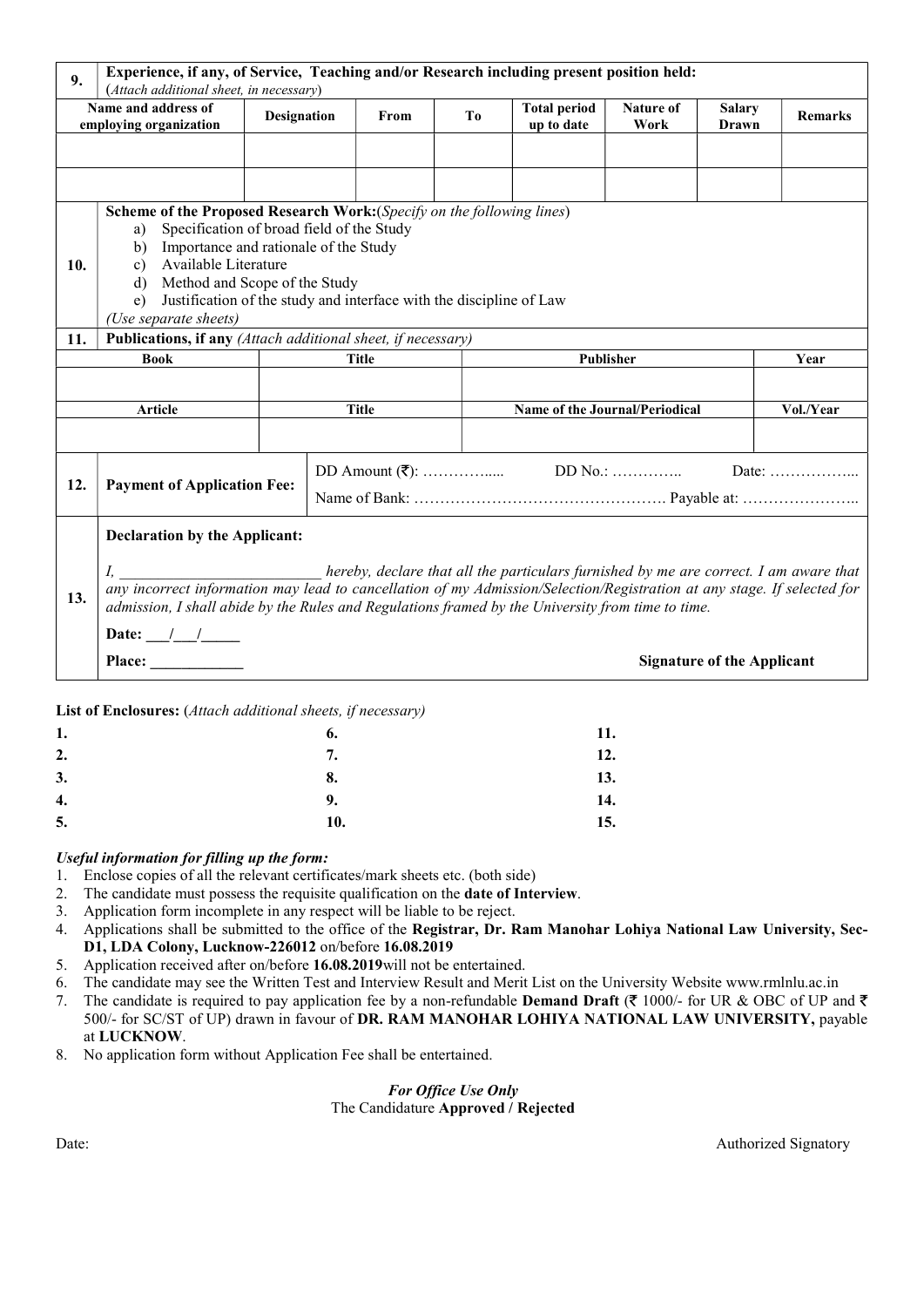

## DR. RAM MANOHAR LOHIYA NATIONAL LAW UNIVERSITY, LUCKNOW Entrance Test 2019-20

# Verification Card

| Subject Applied for (Tick mark any one) |           |         |         |                   |           |  |  |
|-----------------------------------------|-----------|---------|---------|-------------------|-----------|--|--|
| Law                                     | Economics | English | History | Political Science | Sociology |  |  |
|                                         |           |         |         |                   |           |  |  |

| Affix self    |
|---------------|
| attested      |
| passport size |
| recent        |
| photograph    |
|               |

|                                           |           |                    |         | <b>Verification Card</b>                                                                      |           |                                                   |  |
|-------------------------------------------|-----------|--------------------|---------|-----------------------------------------------------------------------------------------------|-----------|---------------------------------------------------|--|
| Roll No.:<br>(To be filled by the office) |           |                    |         |                                                                                               |           | Affix self<br>attested<br>passport size<br>recent |  |
|                                           |           |                    |         | <b>Subject Applied for (Tick mark any one)</b>                                                |           | photograph                                        |  |
| Law                                       | Economics | English            | History | Political Science                                                                             | Sociology |                                                   |  |
| of                                        | Birth:    |                    |         | Category:                                                                                     |           | (UR/OBC/SC/ST<br>of                               |  |
|                                           |           |                    |         |                                                                                               |           |                                                   |  |
| Date                                      |           |                    |         |                                                                                               |           |                                                   |  |
|                                           |           | Programme<br>Ph.D. |         | <b>Date/Time of Entrance Test</b><br>August $24^{th}$ , 2019, Saturday (11:00 am to 12:30 pm) |           |                                                   |  |

| Programme | <b>Date/Time of Entrance Test</b>                               |
|-----------|-----------------------------------------------------------------|
| Ph.D      | August $24^{\text{th}}$ , 2019, Saturday (11:00 am to 12:30 pm) |

| <b>Specimen Signature of the Candidate</b><br>(At the time of filling Application Form) |  |
|-----------------------------------------------------------------------------------------|--|
| <b>Signature of the Candidate</b><br>(At the time of written Test)                      |  |
| <b>Signature of the Candidate</b><br>(At the time of Interview)                         |  |

REGISTRAR

Signature of Invigilator: ……………………………..

Date: ………………………